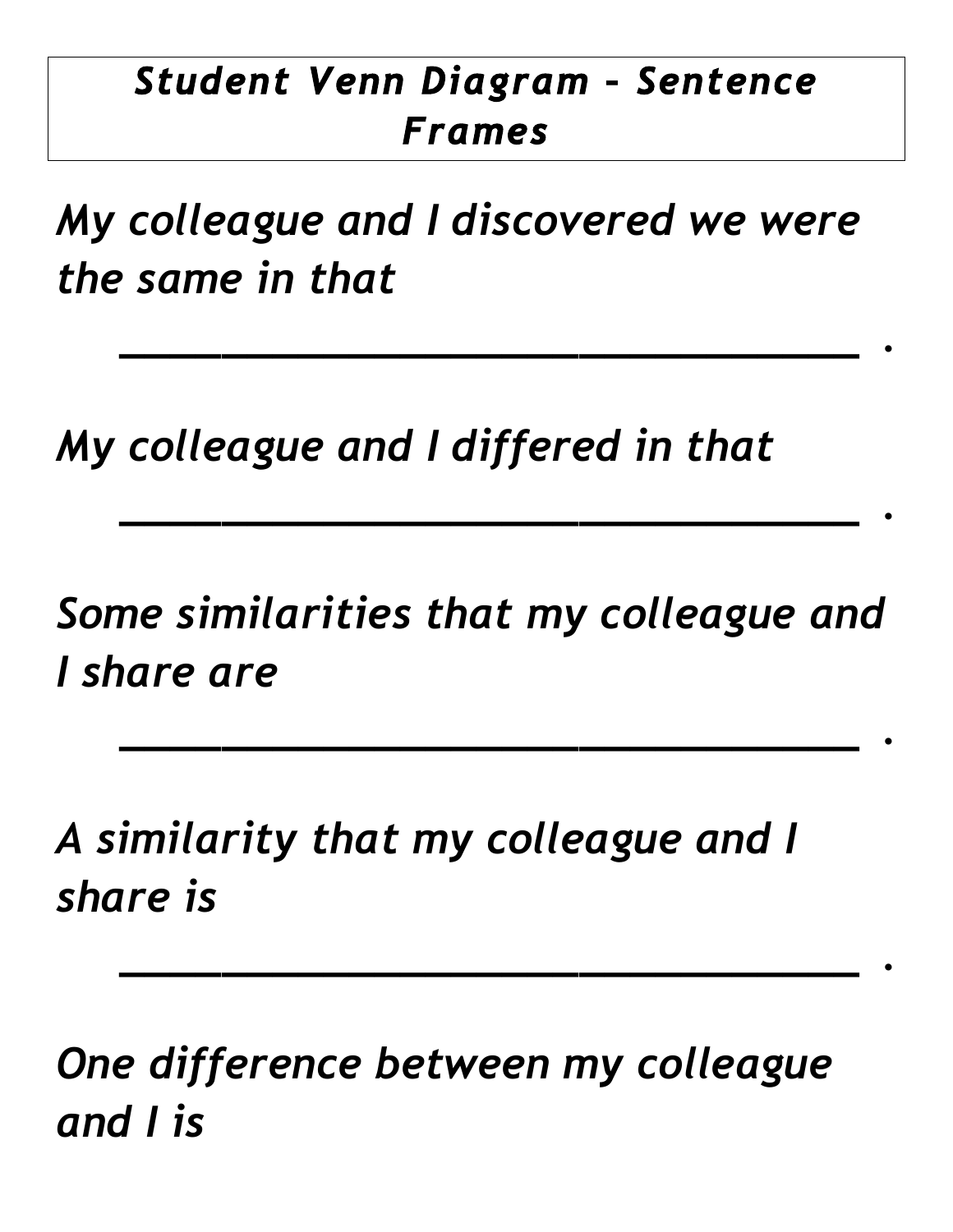| Student Venn Diagram - Sentence Frames                                                                                                                         |
|----------------------------------------------------------------------------------------------------------------------------------------------------------------|
|                                                                                                                                                                |
|                                                                                                                                                                |
|                                                                                                                                                                |
|                                                                                                                                                                |
|                                                                                                                                                                |
| <u> 1989 - Johann Stoff, Amerikaansk politiker († 1908)</u>                                                                                                    |
| Student Venn Diagram - Sentence Frames<br><u> 1989 - Johann Barn, mars ann an t-Amhain Aonaich an t-Aonaich an t-Aonaich ann an t-Aonaich ann an t-Aonaich</u> |
|                                                                                                                                                                |
|                                                                                                                                                                |
|                                                                                                                                                                |
|                                                                                                                                                                |
|                                                                                                                                                                |
|                                                                                                                                                                |
| Student Venn Diagram - Sentence Frames<br><u> 1989 - Jan Stein Stein Stein Stein Stein Stein Stein Stein Stein Stein Stein Stein Stein Stein Stein Stein S</u> |
|                                                                                                                                                                |
|                                                                                                                                                                |

Some similarities that my colleague and I share are \_